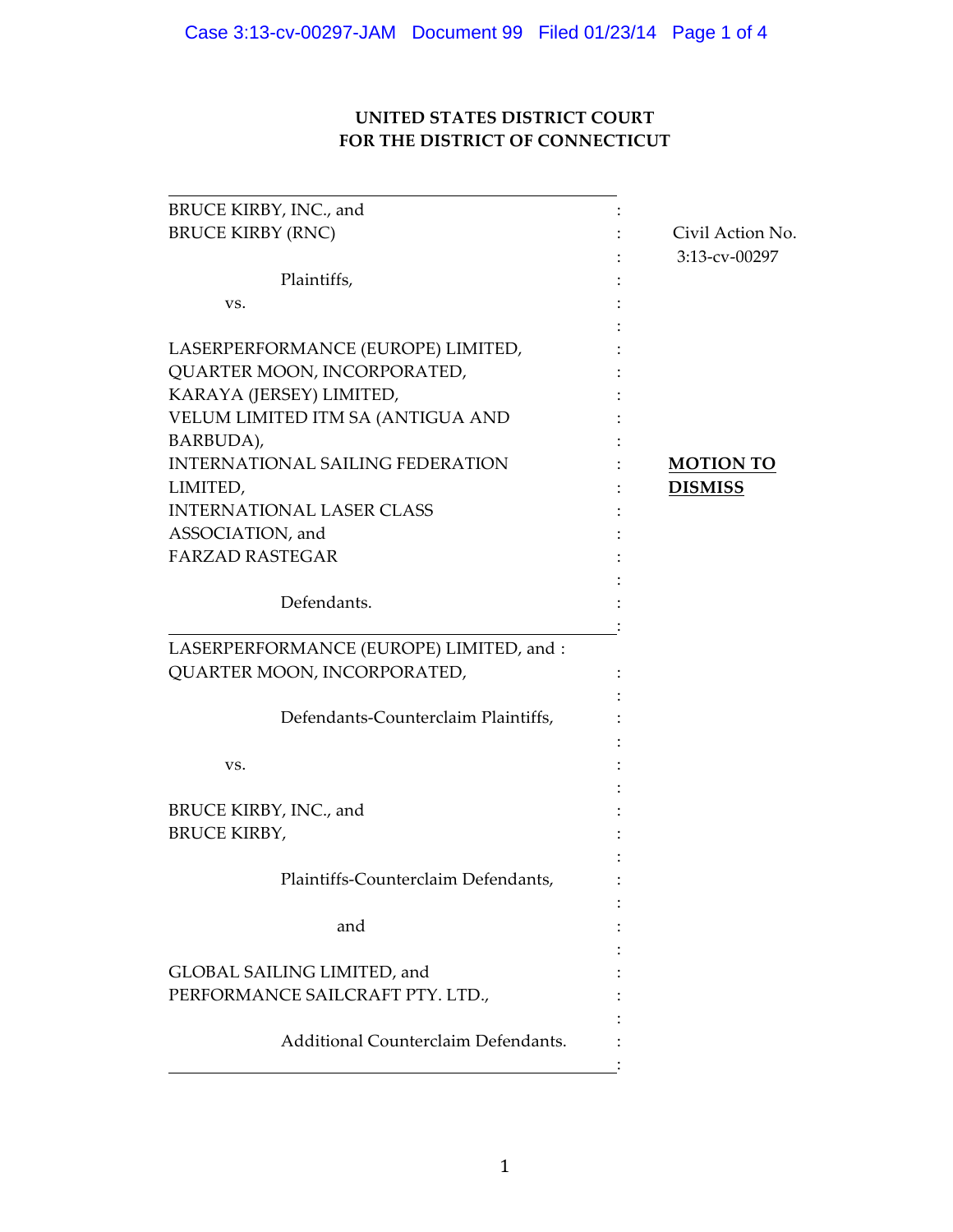#### **MOTION TO DISMISS**

Pursuant to Rule 12(b)(2) of the Federal Rules of Civil Procedure of the Federal Rules of Civil Procedure, Counterclaim Defendant Performance Sailcraft Pty. Ltd. ("PSA"), moves this Court for an Order of dismissal of the Counterclaims (Doc. No. 40) filed by Counterclaim Plaintiffs LaserPerformance Europe, Ltd. and Quarter Moon Incorporated ("Counterclaim Plaintiffs"), in the matter captioned above. More specifically, PSA moves the Court to dismiss all Counterclaims as to Counterclaim Defendant PSA, including Counterclaims 3, 4 and 5.

As is more fully set forth in the accompanying Memorandum of Law, PSA respectfully submits that the exercise of personal jurisdiction over PSA is improper, as Counterclaim Plaintiffs have failed to allege an appropriate statutory basis for invoking the jurisdiction of this Court, PSA lacks "minimum contacts" with Connecticut, and because it would be unreasonable to subject PSA to the jurisdiction of this Court.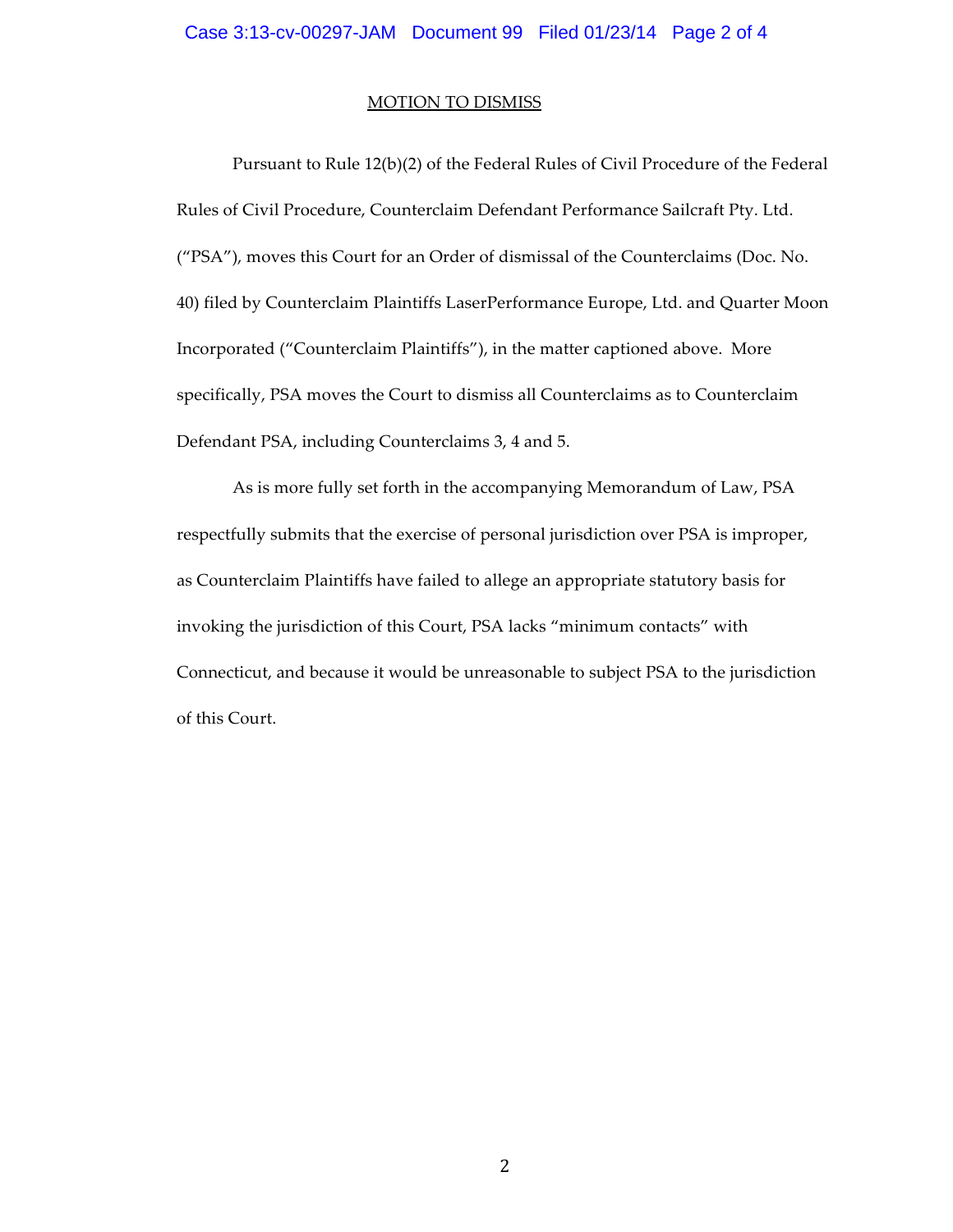### Case 3:13-cv-00297-JAM Document 99 Filed 01/23/14 Page 3 of 4

WHEREFORE, for the foregoing reasons, and for those more particularly set forth in the accompanying Memorandum of Law, PSA moves this Court for an Order dismissing all Counterclaims as to Counterclaim Defendant PSA, including Counterclaims 3, 4 and 5, and respectfully requests that its Motion be granted.

### COUNTERCLAIM DEFENDANT PERFORMANCE SAILCRAFT PTY. LTD.,

Dated: January 23, 2014 By: /s/John C. Linderman

John C. Linderman (CT Bar No. CT04291) J. Kevin Grogan (CT Bar No. CT00331) Richard J. Twilley (CT Bar No. CT26736) McCormick, Paulding & Huber, LLP 185 Asylum Street, Cityplace II Hartford, CT 06103 Tel. (860) 549-5290 Facsimile: (413) 733-4543